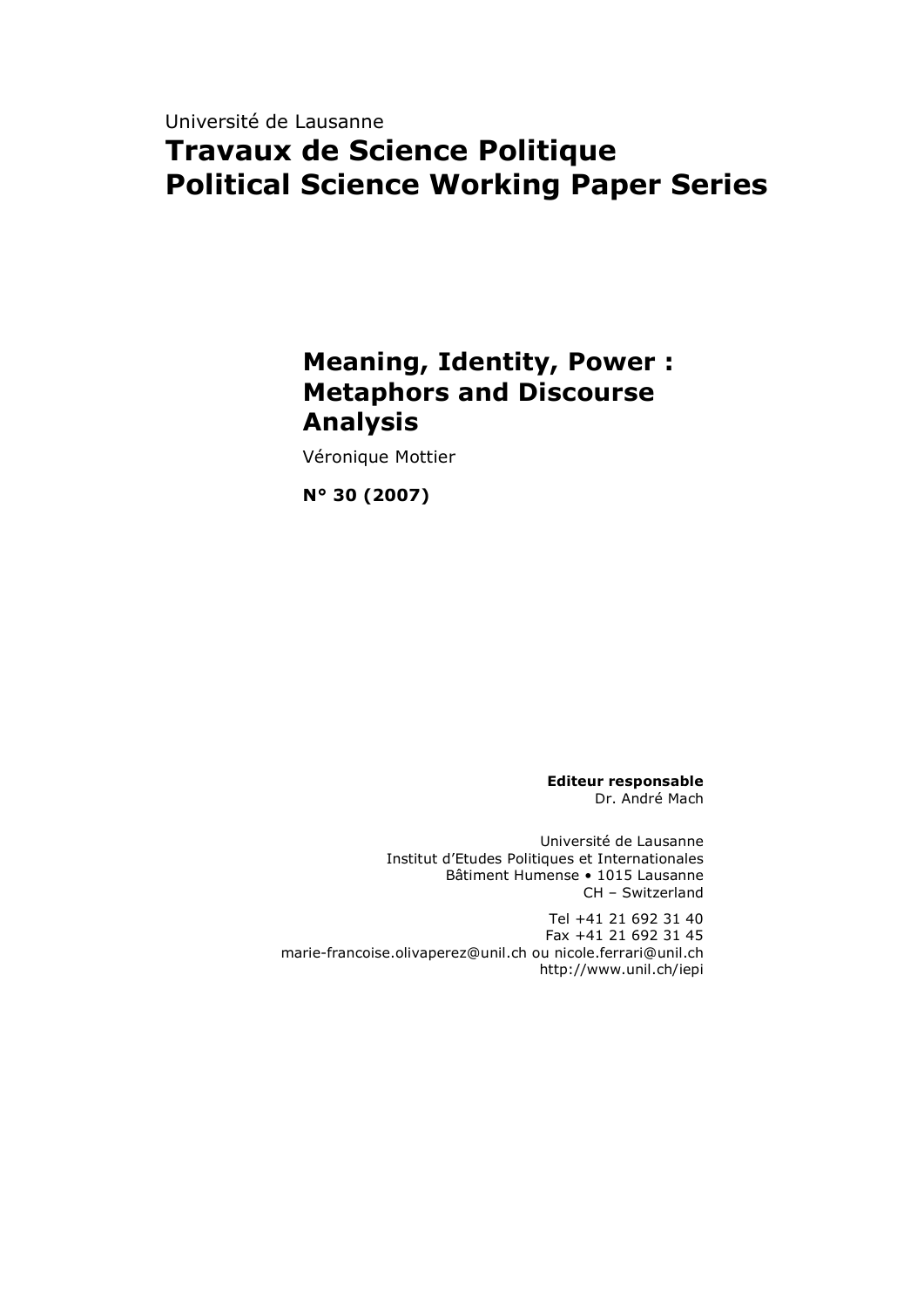La collection **Travaux de Science Politique** vise à diffuser des travaux de chercheuses et chercheurs rattachés à l'Institut d'Etudes Politiques et Internationales (IEPI) de l'Université de Lausanne. Il peut s'agir de textes en prépublication, de communications scientifiques ou d'excellents mémoires d'étudiants. Ces travaux sont publiés sur la base d'une évaluation interne par deux membres de l'IEPI. Les opinions émises n'engagent cependant que la responsabilité de l'auteur•e.

Les **Travaux de Science Politique** sont accessibles gratuitement sur www.unil.ch/iepi (suivre le lien « Publications »).

The **Political Science Working Papers Series** is intended to promote the diffusion of work in progress, articles to be published and research findings by researchers of the Institute of Political and International Studies, University of Lausanne. The papers submitted are refereed by two members of the Institute. The opinions expressed are those of the author(s) only.

The **Political Science Working Papers** are available free of charge at www.unil.ch/iepi (click on « Publications »).

© Véronique Mottier.

Layout : Alexandre Afonso

Couverture : Unicom, Université de Lausanne

#### **Acknowledgements**

This paper owes much to help and advice from James Clackson. Thanks are also due to Edouard Bizumuremyi, Terrell Carver, Alan Cienki, Natalia Gerodetti, Philippe Gottraux, André Mach, Jerney Pikalo, Dvora Yanow and participants in the ECPR workshop on metaphors in political science (Joint Sessions, Granada 2005) for critical feedback; to William Ossipow for initially triggering some of the questions that I have tried to pursue here; to the Swiss National Science Foundation for generously funding this research (Research Professor Grant 61-66003.01); to the Institut d'Études Politiques & IAS, University of Lausanne and Jesus College, Cambridge for institutional support, and to Olaf Henricson-Bell for stylistic improvements of the text.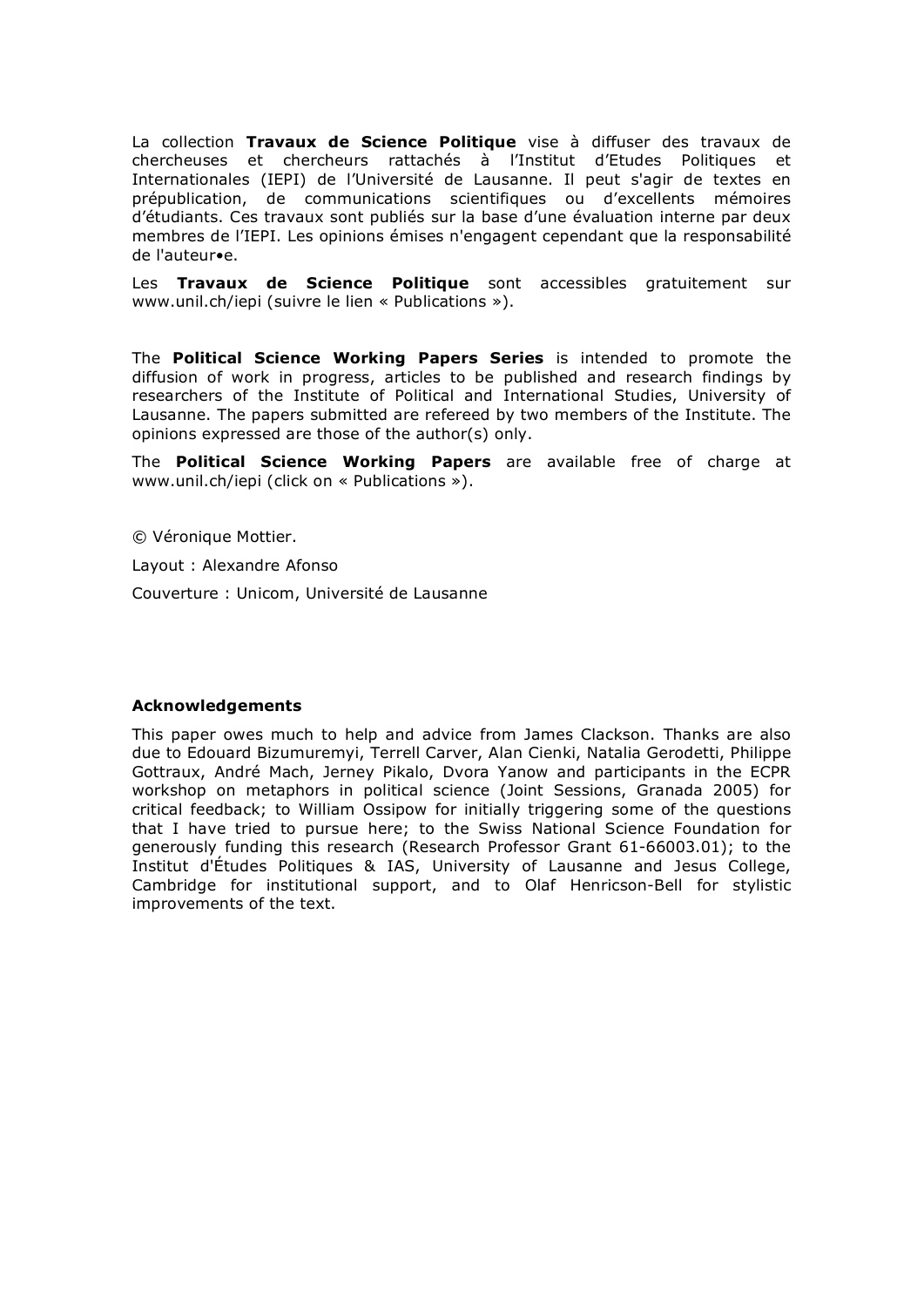# **Meaning, Identity, Power : Metaphors and Discourse Analysis**

Véronique Mottier<sup>1</sup> Institut d'Etudes Politiques et Internationales, Université de Lausanne

### **Résumé**

Ce texte propose l'intégration de l'analyse des métaphores dans les analyses politiques. L'argument central du texte est que l'analyse sociale et politique des métaphores nécessite une théorie de l'interprétation, du rôle des institutions, et des rapports de pouvoir. Alors que l'herméneutique et la '*relevance theory*' empruntée à la linguistique nous offrent une théorie de l'interprétation, les deux perspectives tendent à négliger les institutions et les rapports de pouvoir. De plus, la version de Lakoff de la 'relevance theory' souffre d'une vision par trop essentialiste des constructions de sens. Les versions foucaldiennes de l'analyse du discours partagent avec la 'relevance theory' une prise de distance fructueuse par rapport à la valorisation interprétative des intentions du sujet, mais souffre d'un manque de théorisation sophistiquée de l'interprétation. Cependant, ces perspectives offrent une prise en compte des rapports de pouvoir, qui nous permet de lier l'analyse des métaphores aux analyses de sens, d'identités, et d'institutions. Le texte propose ainsi d'intégrer le concept de métaphore dans le cadre de l'analyse foucaldienne de discours, tout en empruntant également certaines contributions de l'herméneutique et de la 'relevance theory'.

Mots-clefs **:** metaphores, linguistique, analyse de discours

## **Abstract**

This text examines the ways in which the analysis of metaphor fits in with political analysis. It is argued that the social and political analysis of metaphor requires a theory of interpretation as well as an account of institutions and power. While we can draw upon hermeneutics and relevance theory to provide us with a theory of interpretation, both perspectives tend to neglect the role of institutions and power. Also, in Lakoff's version, relevance theory relies too heavily on essentialist constructions of meaning. Foucauldian discourse theory shares with relevance theory a useful move away from earlier interpretative emphasis on speaker intentions, but lacks a sophisticated theory of interpretation. However, it offers an account of power which allows us to link the analysis of metaphors to issues of meaning, identity and institutions. The text thus pursues a strategy of incorporation of the concept of metaphor within the discourse-analytical framework, while also drawing on insights from hermeneutics and relevance theory.

Keywords : metaphors, linguistics, discourse analysis

<sup>1</sup> Prof. Véronique Mottier, Université de Lausanne, IAS, 1015 Lausanne, Veronique.Mottier@unil.ch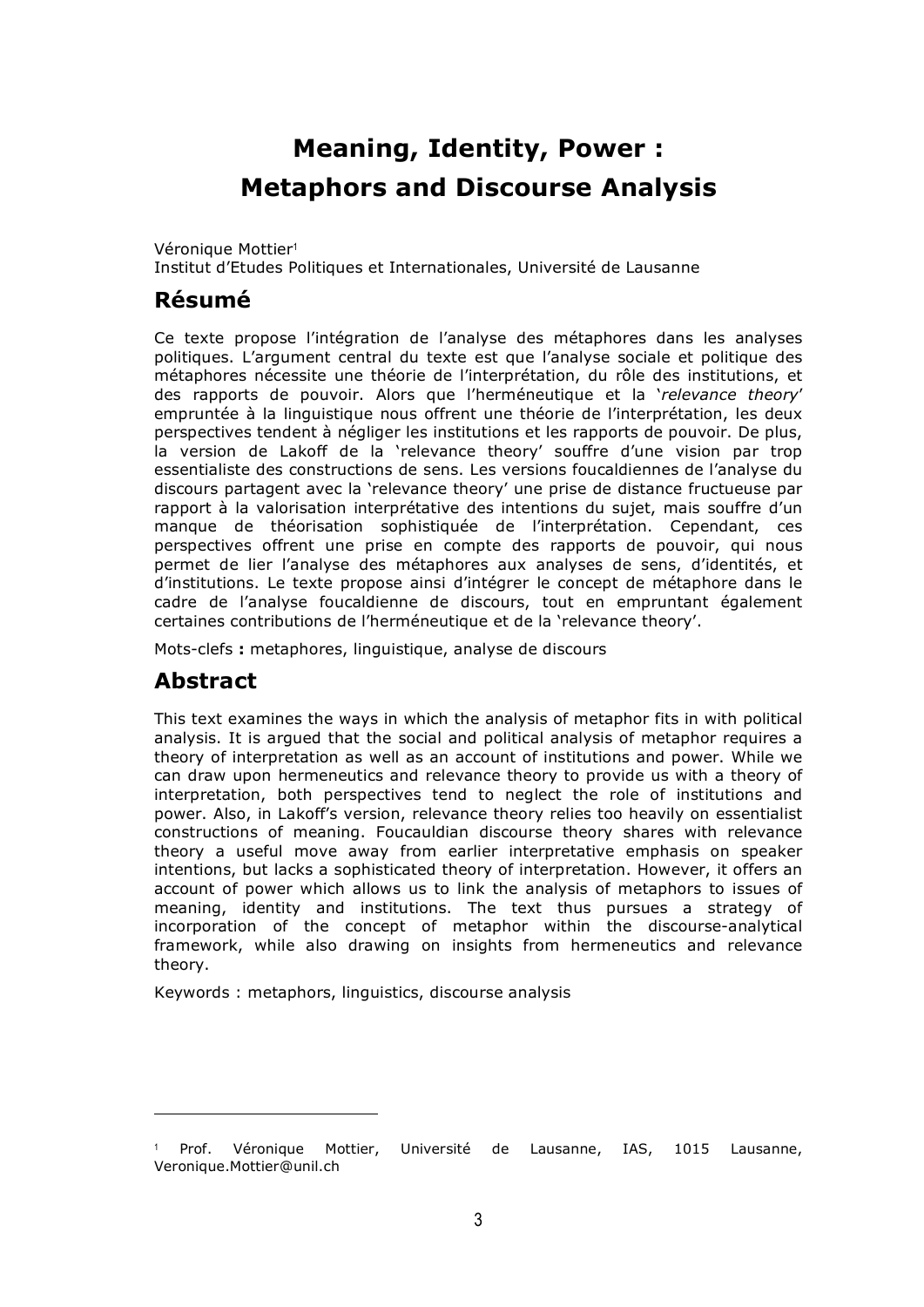# **Contents**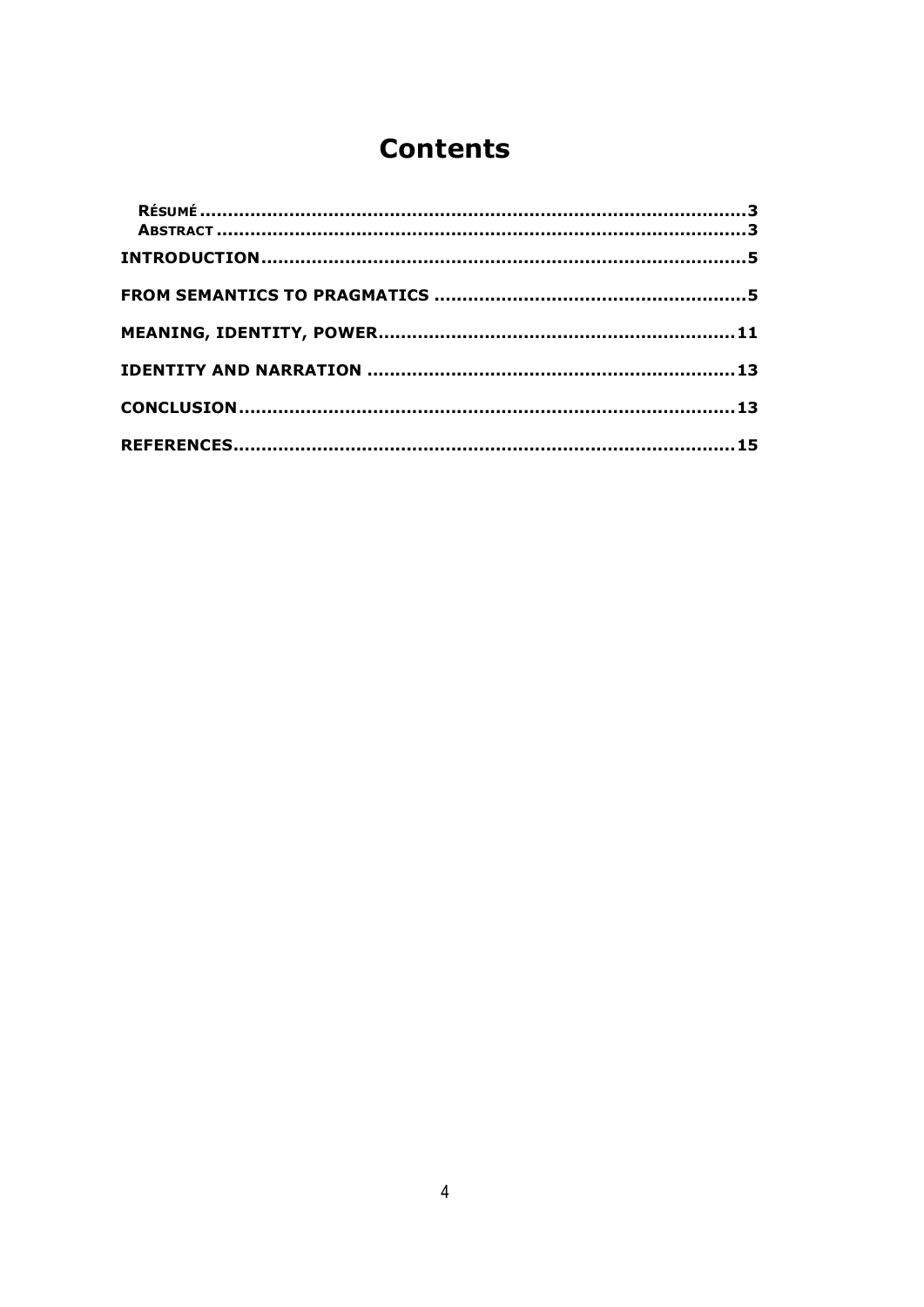### **Introduction**

'What then is truth? A mobile army of metaphors, metonymies, anthropomorphisms - in short, a sum of human relations which, poetically and rhetorically intensified, become transposed and embellished, and which after long usage by people seem fixed, canonical, and binding on them. Truths are illusions which one has forgotten are illusions.' Nietzsche, 'Über Wahrheit und Lüge in aussermoralischen Sinne' (1873).

Much contemporary work on metaphor focuses on its semantic dimension, analysing the type of metaphors used and the meanings that they produce. While not wishing to deny the usefulness of such studies, my aim in this text is to ask whether the analysis of metaphors can go further. More precisely, I wish to locate the notion of metaphor more firmly within an analytical framework that centres on the relations between meaning, identity and power, thereby making it a particularly suitable subject for social and political analysis. Drawing on discourse and narrative theory, I consequently propose a number of theoretical moves which link semantics with pragmatics, and meaning with action. The present text thus attempts to formulate an analytic strategy which links the analysis of metaphors with that of power. In doing so, I shall pursue a strategy of incorporation of the notion of metaphor in discourse theory, rather than a strategy of substitution of the concept of discourse with that of metaphor.

### **From semantics to pragmatics**

The earliest systematic analyses of metaphors are provided by the Ancients, most prominently by Aristotle and the later Rhetorical Schools which included orators such as Cicero, Plutarch and Quintilian. The Ancients defined metaphors as explicit descriptions of something in terms of something else. Derived from the Greek verb meta-pherein, which means to transfer or to translate (the latin word for metaphor being 'translatio'), the term metaphor thus referred primarily to aesthetic and stylistic aspects of meaning production. Metaphors were seen to have an ornamental function, serving as 'verbal cosmetics', as Boys-Stones (2003, 4) puts it.

Aristotle considered metaphor as a special version of poetic language, pointing out that it constitutes a non-standard or 'deviant' usage of language (since metaphors work by describing something using a word that is not commonly used in this case). As he famously put it in *Poetics*: 'Metaphor is the application of a strange term either transferred from the genus and applied to the species or from the species and applied to the genus, or from one species to another or else by analogy'. In his later text *Rhetoric*, he elaborated on this, stating that 'it is metaphor above all that gives perspicuity, pleasure, and a foreign air', thereby elevating and embellishing language, 'for men admire what is remote, and that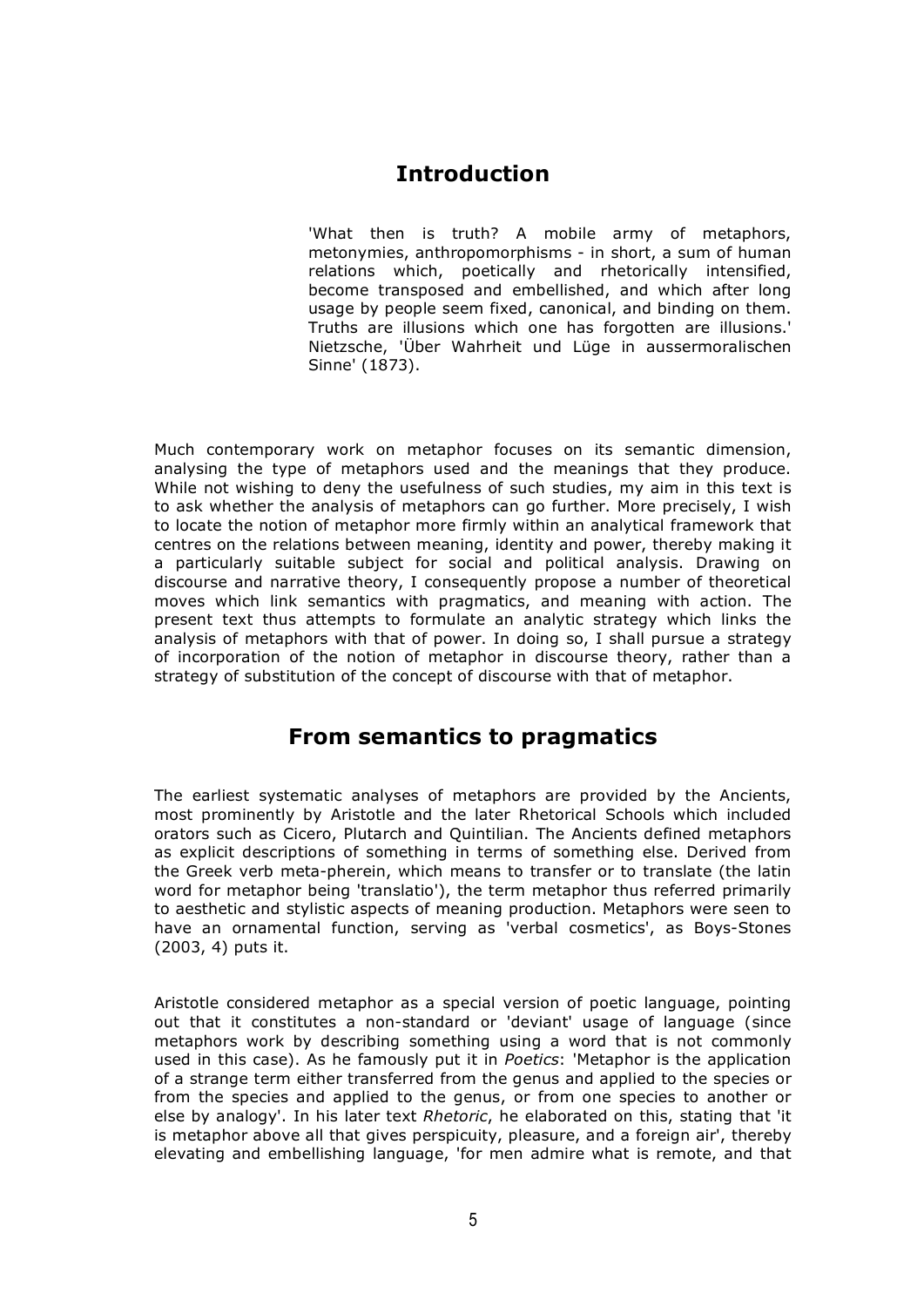which excites admiration is pleasant'. It is important to remember that Aristotle's notion of metaphor in *Poetics* and *Rhetoric* was wider than its modern understanding, since he subsumed tropes in general (including metonymy) under the category of metaphor (Silk 2003, 117). Tropes are 'embellishments' of language, and are usually taken to include metaphor (using an unusual term to describe a usual term, for example, 'axis of evil'), metonymy (describing the whole in terms of a part or of something connected to it, for example, 'the White House' for the U.S. government), synecdoche (a version of metonymy, involving semantic sliding from a class to a member or vice versa, in other words, whole for part or part for whole; for example, 'I have a new set of wheels') and irony. Aristotle's surviving texts were highly influential in establishing a canonical understanding of metaphor which focused on its substitutive role. Its usefulness for social and political analysis appears limited, however, due to Aristotle's primary concern with aesthetic aspects, especially in *Poetics*.

Two theoretical developments were particularly instrumental in moving forward from the Aristotelian understanding of metaphor in modern times. First, the structural linguist Roman Jakobson (1960) shifted the focus from a concern with the properties of poetry to those of discourse in general, arguing that poetic features permeate language as a whole. Introducing a distinction between metaphor, centred on analogy/similarity, and metonymy, centred on association/contiguity, Jakobson points out that these polarities do not just structure poetry or literature, but constitute two fundamental modes of discourse in general. Admittedly, Aristotle himself had already, in *Rhetoric*, moved away from the *Poetics*' specific focus on poetic language to point out the ubiquity of metaphor in everyday conversation (Mahon 1999, 73). His writings on metaphor have in fact been criticised by prominent commentators such as Silk (2003, 144) for their 'inconsistency' in not systematically focusing on poetic language alone. Though perhaps less applicable to *Poetics* this characterisation is certainly valid for *Rhetoric*; that being said, it might be judged that such criticism is to some extent unfair since Silk fails to acknowledge that Aristotle's main interest was not poetic language as such. Rather, Aristotle's interest in poetics was located within his wider project of a philosophy of the nature of cultural, scientific and political objects, including prose, science, and political institutions. Silk thus criticises Aristotle for not fully achieving an aim which he had not set out to pursue in the first place. Silk (2003, 144) expresses similar reservations about Jakobson's failure to theorise metaphors with consistent reference to poetry; however, I would like to argue in contrast that it is precisely Jakobson's (and less systematically, Aristotle's) widening of the theorisation of metaphor to discourse in general which opens up avenues for thinking about how the analysis of metaphor fits in with wider social and political analysis.

Second, in contrast to the classical substitutional theory of metaphor, Max Black proposed, in his influential book *Models and Metaphors* (1962), a more complex theory involving a cognitive dimension. According to Black's interactional model, metaphor is not just an aesthetic embellishment of language, but organises and transforms our perception of the original term. Decoupling the Aristotelian association of metaphor and substitution, this introduction of a cognitive dimension was picked up and further fleshed out by numerous other authors, in particular by linguists and philosophers of language. For example, in their oftquoted book, *Metaphors We Live By*, Lakoff and Johnson argue that 'our ordinary conceptual system, in terms of which we both think and act, is fundamentally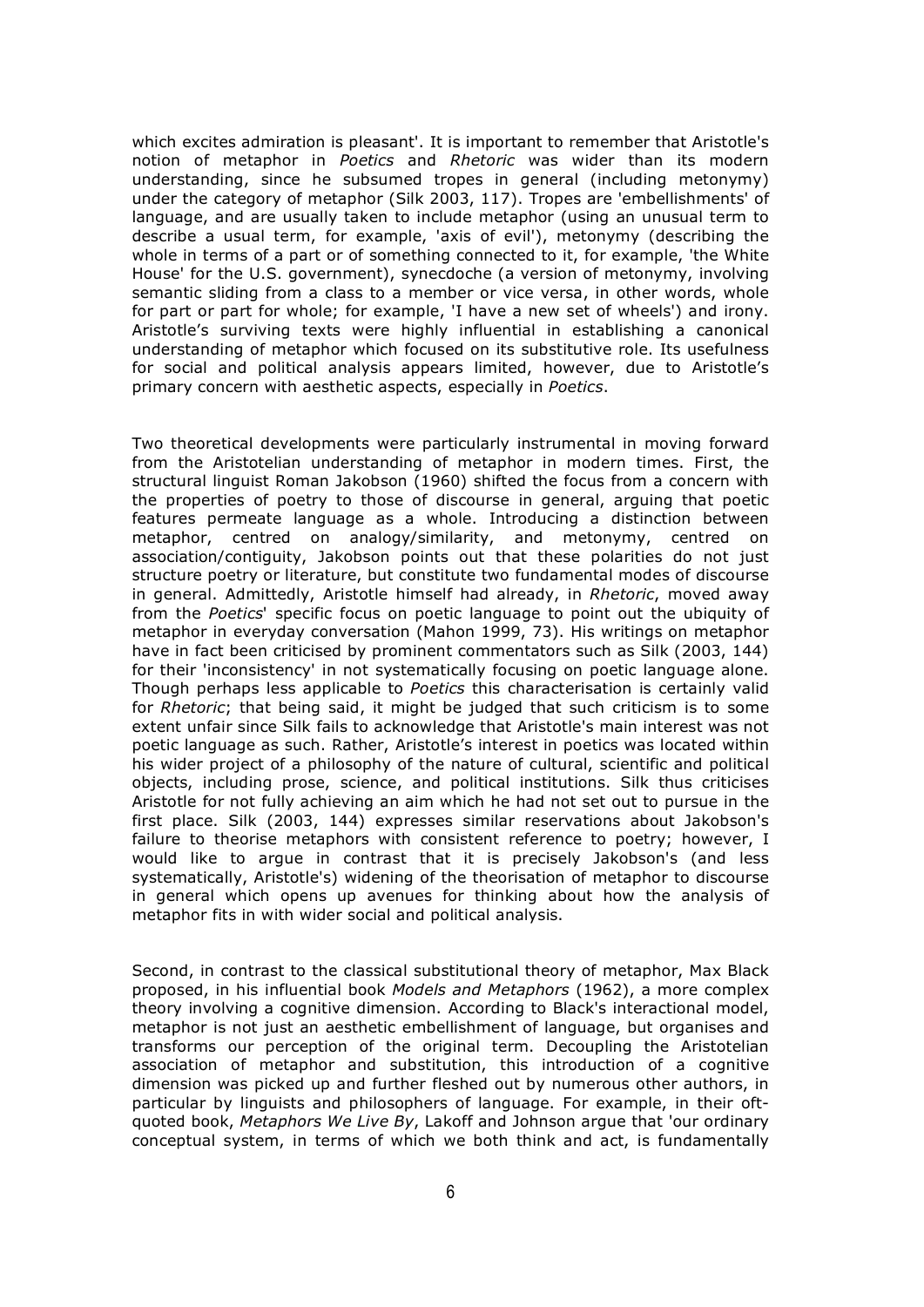metaphorical in nature' (Lakoff and Johnson 1980, 3). Metaphor is thus seen as not just central to language, but also to thought and action.

The shift from metaphor as meaning-production to a concern with the ways in which meaning-producing metaphors structure the ways in which people make sense of the world necessitates a concurrent concern not just with the semantic content of metaphors, but also with their effects, and therefore ultimately with issues of cognition and subjectivity. In short, it requires a theory of interpretation.

Formulating a theory of interpretation that would take into account the audience's cognitive processes was a project undertaken by cognitive linguists such as Sperber and Wilson (1986) and Sweetser (1990). Building on Grice's pragmatics, their goal was to provide an account of interpretation that was based on the effects of language. For example, relevance theory suggests that metaphors are effective because they can be interpreted in a number of ways; there are numerous possible interpretations and associations (termed 'weak implicatures'). For example, when eugenic campaigners in pre-War Switzerland, Sweden or Germany argued for limiting reproduction by 'inferior', 'degenerate' categories of the population, they would speak of the necessity to eradicate the bad 'weeds' from the national 'garden'. In this context, 'weeds' would be interpreted as diverse, obnoxious, weak, you want to pull them out of your garden, etc. The impact of description on the reader is stronger if it is made in an indirect way - an argument which the Ancients also made: metaphors work through making the listener see a familiar object in an unusual way, through what modern authors would call 'defamiliarisation'.

Whereas Gricean pragmatics was originally a philosophy of language, these linguists gave it a cognitive twist by attempting to flesh out the ways in which audiences perceive meanings by making inferences about the context of the communicative interaction. As Grice had argued, speakers and hearers rely on shared background knowledge in their communicative interactions. For example, the exchange 'what time is it?', followed by the reply 'the news has just started', relies on the tacit assumption on the part of the person responding, that the person who asked the question knows that the news always starts at 6 pm. Thus, interpretations rely upon inferences made from careful consideration of context. As Sperber and Wilson's (1986) relevance theory argues, hearers try to interpret meanings through maximising those elements that are relevant to the context. The implication for the interpretation of metaphor is that the choice of a particular metaphor will be assumed to be based upon whatever is 'relevant to the wider text'. In other words, there will be an underlying cognitive assumption at work on the part of the interpreters that the text as a whole is coherent, that it makes sense. Although it needs to be acknowledged that some metaphors or texts may 'work' despite, or even because of internal contradictions (a point which is not explicitly treated by Sperber and Wilson), coherence is in this case supplied by the reader, who will try to make a coherent narrative out of a possibly incoherent text, reflecting a more general social-psychological need for coherence on the part of human beings.

This cognitive dynamic is based on what Grice has termed the 'cooperational principle'; this is the assumption that the participants in any given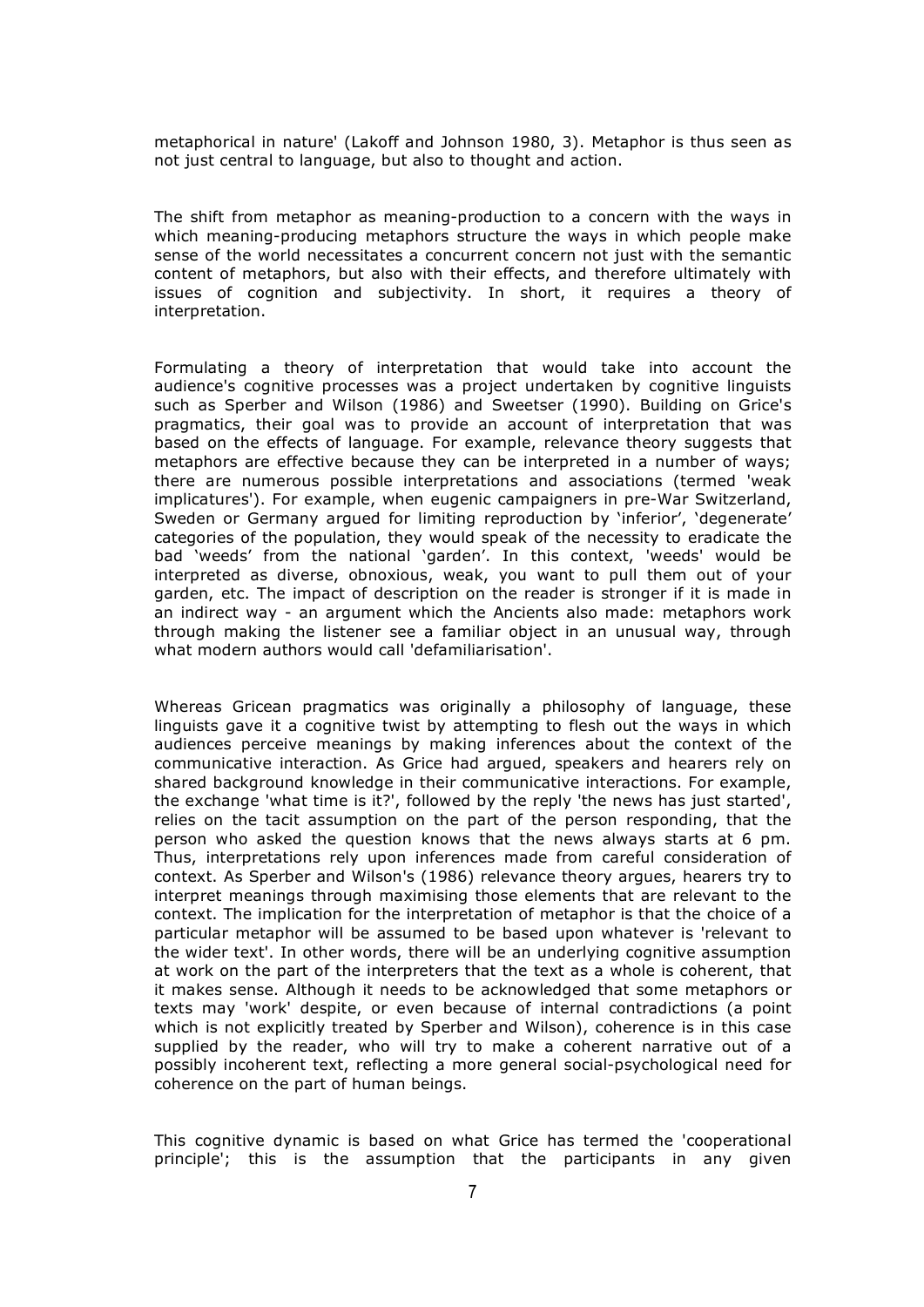communicative interaction will 'cooperate', in the sense that they will follow the same implicit rules in the interaction. This is a similar concept, I would argue, to that behind the 'fundamental reciprocity of perspectives' (i.e. the implicit assumption in our everyday lives that other people will follow the same tacit rules governing routine interactions as we do) which ethnomethodologists such as Garfinkel (1984) claim structures everyday life. Grice's cooperational principle similarly reflects an inherently moral understanding of everyday life as being, fundamentally, based on implicit trust.

Relevance theory was, initially, received with great excitement and high hopes. Its theory of interpretation was seen as a way out of the dead-end of literary criticism's understanding of interpretation as the reconstruction of original authorial intention. Relevance theory, it was thought, would also allow readers to avoid some of the perceived excesses of deconstruction and post-structuralism, especially the claim that one can find *any* meaning in the text, by trying to establish some boundaries to interpretation. The 1990s thus saw a lot of handwaving in programmatic articles about the radiant future that cognitive linguistics would bring. In truth, not much progress has been made in terms of practical applications of the theory. It is not my purpose here to exhaustively address the reasons for this failure. Rather, I will concentrate more specifically on those aspects of cognitive linguistics that make the application of these perspectives particularly problematic for the analysis of social and political issues.

From this angle, I believe that three aspects of cognitive theories of meaning and interpretation are particularly problematic: first, their theorisation of subjectivity; second, their understanding of context; and third, their unit of analysis.

Concerning the first point, cognitive linguists tend to argue that cognitive processes are linked to bodily experience. For example, Lakoff and Johnson (1980) argue that metaphorical understanding is grounded in non-metaphorical preconceptual structures arising from everyday bodily experiences, which explain, for example, that 'up' tends to be perceived as 'good' while being 'down' is generally a bad thing. This is a seductive view, not least because, although we have diligently learned from Saussure that signs are arbitrary, many metaphors do not actually appear to be so. The problem is, however, with how the body is theorised. Cognitive linguists tend to treat the body as a physical 'given', thereby failing to take into account the cultural situatedness of bodily experience. Subjectivity operates from the materiality of a body, which is located in time and space, following Merleau-Ponty's influential notion of the *corps propre* developed in *Phénoménologie de la Perception* (1945). However, it is important to recognise that the way in which the body moves in time and space and the ways in which perception operates from the body is neither 'natural' nor 'given'. Embodied experience is the outcome of a learning process, of 'work', and therefore ultimately a product of culture as authors such as Mauss, Foucault, Douglas or Butler would also point out. Whereas the taken-for-grantedness of the body is central to, but largely left implicit in Lakoff and Johnson's 'experiential' theory of metaphorical understanding, current cognitive linguistics tends to move in an even more problematic direction. Indeed, explicitly Chomskian genetic and naturalising arguments which relate cognitive processes to brain make-up have become highly fashionable, downplaying both the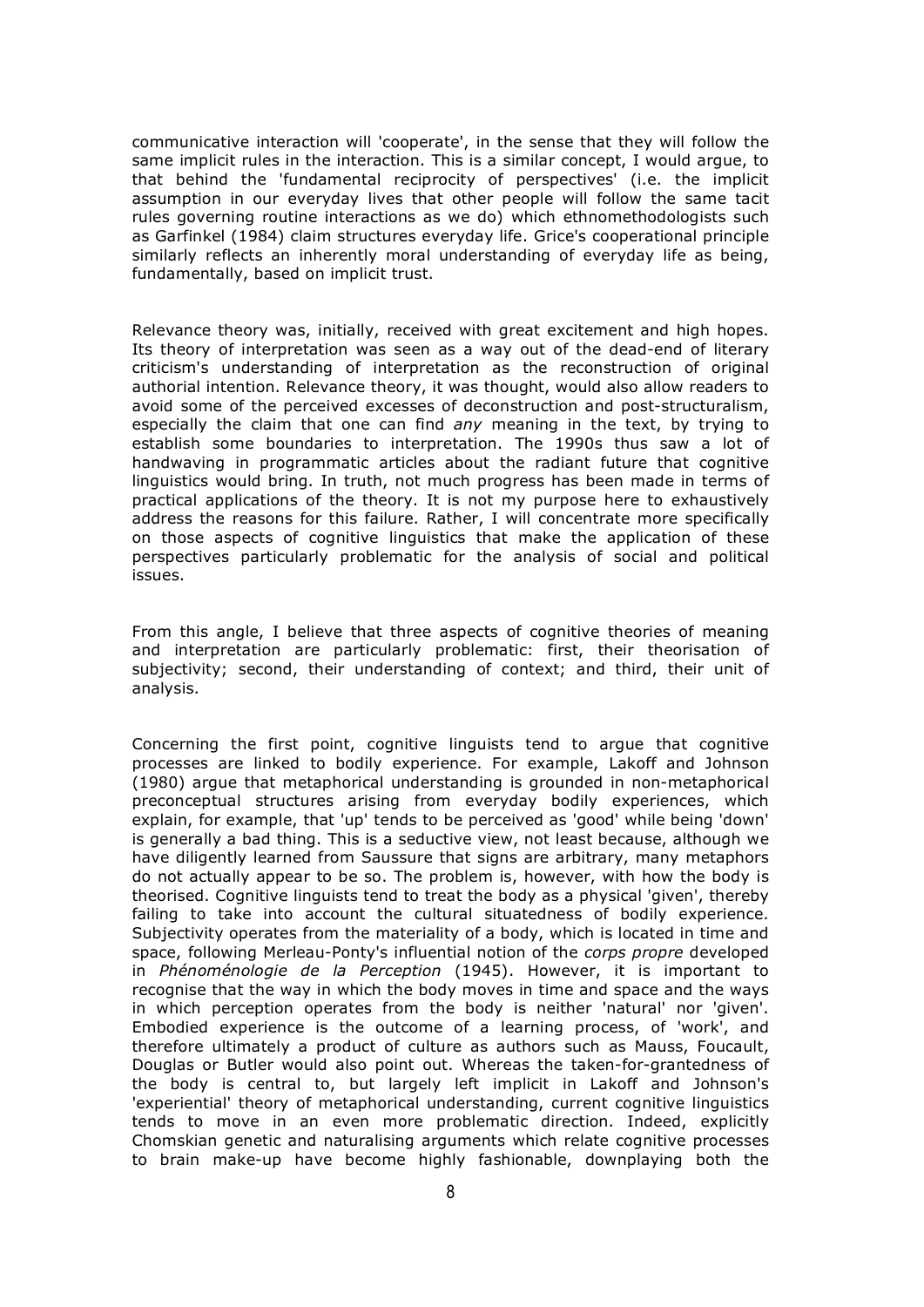historical contingency of meaning processes and the ways in which these are structured by relations of power.

The second and third weaknesses of cognitive linguistics for the wider social and political analysis of metaphors, its understanding of context and its restricted unit of analysis, are related. Relevance theory offers useful ways of thinking about the ways in which subjects interpret metaphors from their background knowledge to make the relevant inferences based on interactional context. Given this understanding of context in terms of background knowledge and the contextual features which characterise a specific communicative interaction, cognitive linguists share with hermeneutic theories of meaning and interpretation an emphasisis on the embeddedness of meaning production and interpretive processes in their wider historical and cultural 'horizon of meaning', to borrow Gadamer's terminology. However, they also share with hermeneutics a neglect of the role of institutions and power in that wider context. By defining the notion of context primarily in relation to interactional context, cognitive linguistic analysis, as represented in the work of Sperber and Wilson, thus leaves aside issues that are particularly relevant to social and political contexts understood in a broader sense, including the wider power relations or political events that set the stage for and structure a particular communicative local interaction.

Moreover, as is the case for linguists in general, the unit of analysis of cognitive linguists is utterances, which is problematic for social and political scientists who will be interested in the role of metaphors in wider discourses and not just in isolated statements. As the hermeneutic 'principle of global understanding', developed primarily by Schleiermacher, points out, the insertion of a text in its particular historical horizon of meaning indicates the necessity of having a global, contextual understanding of a discourse (though hermeneutic thinkers would use the term 'text' here). Following this principle, the interpretation of a component of a discourse, such as a specific metaphor, needs to take into account the whole to which this element refers. At the same time, the meaning of the whole can only be understood from its details. The parts only acquire meaning in relation to the whole, and vice versa. Metaphoric meaning is thus always relative both to the discourse as a whole (as Saussure's notion of linguistic value as relative would also argue, albeit in a different way), and to its wider historical horizon of meaning as Gadamerian hermeneutics would emphasise. However, though we can usefully draw upon both hermeneutics and relevance theory to emphasise the importance of context for metaphorical meaning production and interpretation, they fail to address the power relations and institutions that structure that context. Furthermore, both perspectives leave aside the analysis of the actual *effects* of the use of metaphors, including the ways in which metaphors strengthen, reproduce or subvert relations of power.

To take an example, let us consider the recent emergence in social and political discourse in post-genocide Rwanda of the use of the metaphor 'sopeka' to describe female survivors of the 1994 genocide. Literally, the term 'sopeka' is the name of locally popular gasoline service stations - the equivalent of Western 'Shell' or 'Esso' service stations. In the post-genocide Rwandan context, when used as an identity label for female genocide survivors, the metaphor 'sopeka' has come to suggest that these women were able to survive the genocide *because* they had been providing sexual services to the Hutu Power death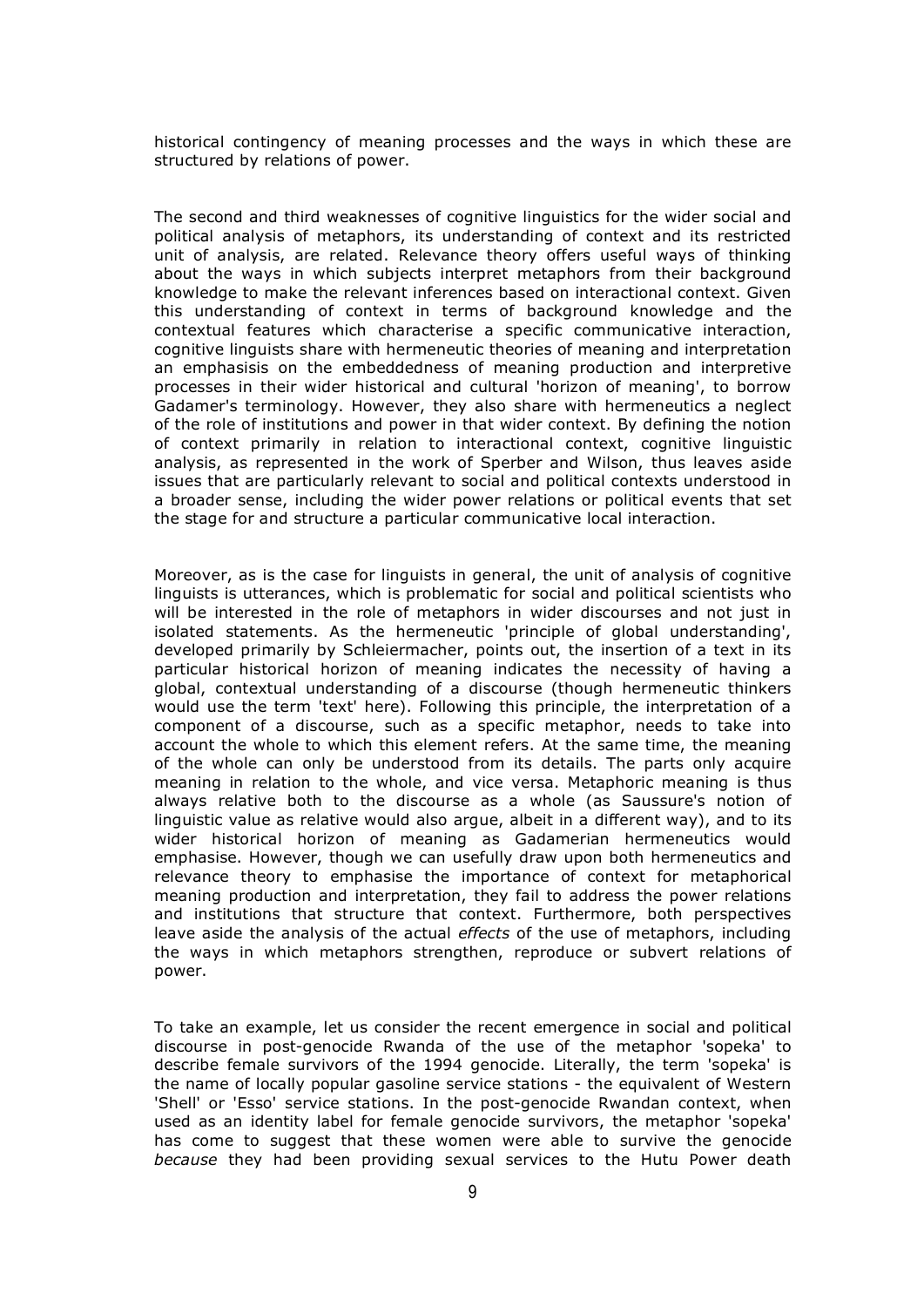squads. In so doing this metaphor echoes anecdotal evidence from survivors that a number of women were kept alive by the death squads to be raped and subsequently murdered, but effects a semantic shift from labelling such women as rape victims to designating them as sexual collaborators. At level one of the sopeka metaphor, the image of the victim builds on the sexual metaphor of filling up the car tank and inserting petrol pumps into a number of different car petrol tanks. The second level, or in relevance theory terms 'weaker implicature' is that the petrol pumps benefit from the transaction, flourish and thrive, etc. Note that the metaphor also involves an interesting gender switch, since the pump should be 'male' and the petrol tank 'female', but the female has taken on the association of the petrol station, not the car being filled up.

When looking at a specific communicative exchange in which the metaphor 'sopeka' is used, a cognitive linguist would lift these metaphors out of the wider social and political context, and be primarily interested in analysing the meaning construction in the statements included in this specific interaction, and the way in which this metaphor structures the participants' perception of the women thus described. The implicit assumptions about events and participants' identities would be examples of contextual elements taken into account. In contrast, social and political analysts would, depending on their research interests, more likely want to take their analysis a step further by adding to that the exploration of the ways in which the use of the term 'sopeka' reproduces or transforms the relations of power around ethnicity, gender and sexuality in the Rwandan context, for example. This is not to say that the second analysis is inherently 'better', but rather, that the reduction of context to that of a specific communicative interaction and the focus on the analysis of isolated statements as central to cognitive linguistics is problematic. Whereas cognitive linguistics usefully recognises context as crucial to the analysis of metaphorical meaningconstruction, its narrow understanding of context as referring to the basic features of the context of utterance, such as participants' identity and assumptions about taken-for-granted knowledge of other participants makes it of limited use for social and political analysis.

In other words and to summarise my argument so far, for the purpose of studying metaphors within social and political analysis, we need a theory of interpretation based on a more satisfying account of situated, incorporated subjectivity. We need a more systematic account of context which defines it more broadly as the wider cultural horizon of meaning and the institutions and power relations that structure it, thereby allowing us to locate the analysis of metaphor in relation to wider issues of social and political action and transformation. By extension we need to broaden our analytical scope to locate metaphors within their wider discursive and narrative context, shifting the unit of analysis from statements to discourse. Whereas we can usefully draw upon relevance theory and hermeneutics to provide us with a more sophisticated theory of interpretation and meaning-production, their failure to link meaning to power and to reflect upon the political 'work' that metaphors perform is problematic, especially for our purposes of locating the analysis of metaphors within a wider framework of social and political analysis. Therefore I will turn in the next section to Foucauldian discourse theory to fuse hermeneutic and discourse analytical insights into metaphorical meaning production. Though Foucauldian discourse theory notoriously lacks a theory of interpretation, I argue that it has the benefit of offering an account of power which allows us to link the analysis of metaphors to issues of meaning, identity and power.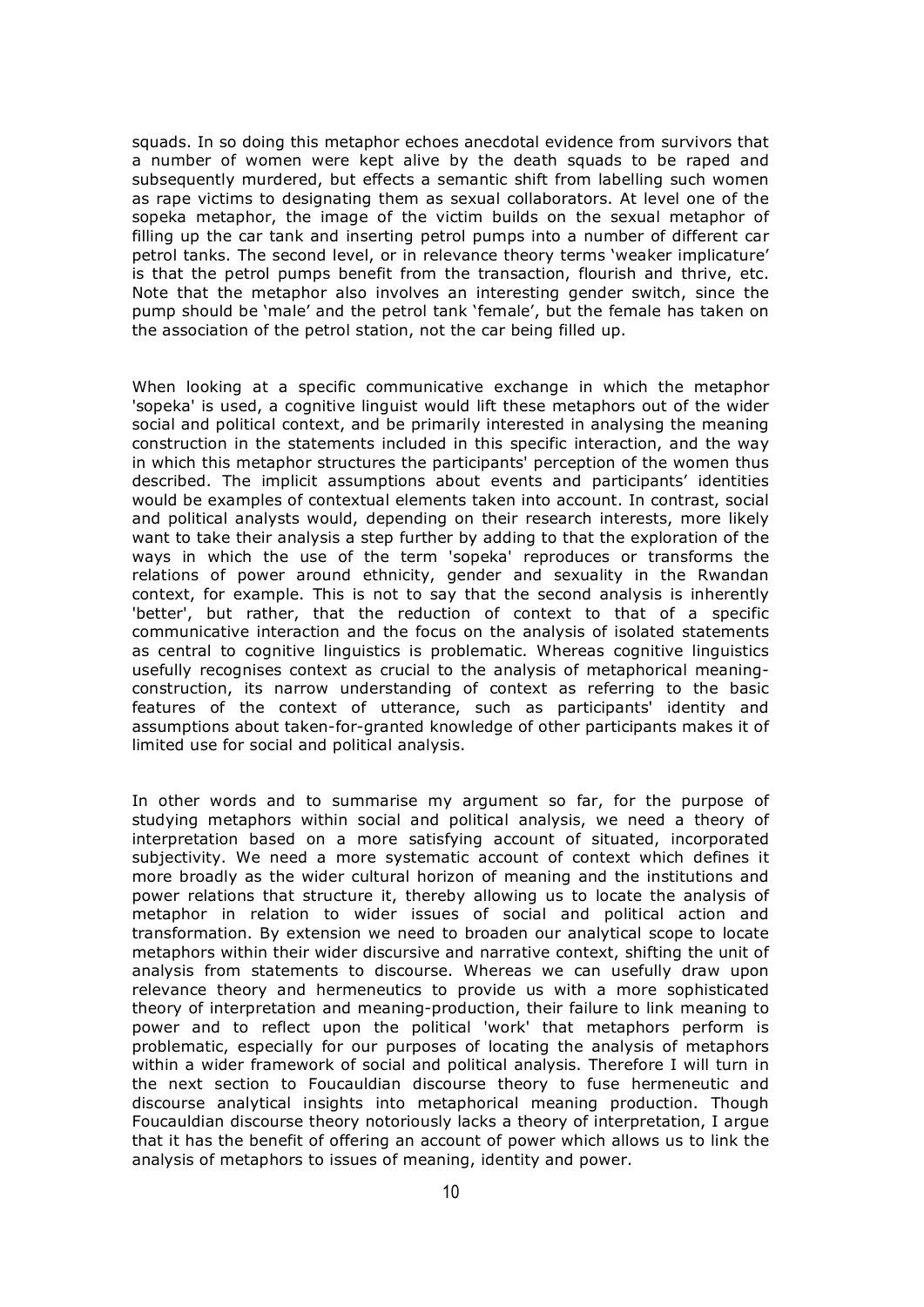### **Meaning, identity, power**

Turning from cognitive approaches to a discourse-analytical framework involves a move from an emphasis on the cognitive to the productive aspects of metaphors. Indeed, Foucauldian perspectives would argue that metaphors (as discourse in general) are constitutive of the social and political world (instead of considering them as ways of cognitively grasping a 'given' world). Differences between the two approaches are perhaps at times ritualistically overstated in the sense that discourse analysts would certainly acknowledge the importance of discourse in structuring perceptions of reality and therefore see the cognitive and productive aspects of language as inextricably intertwined. This is the case for instance when a discourse analyst like Howarth defines this approach as the analysis of 'the way systems of meaning or 'discourses' shape the way people understand their roles in society and influence their political activity' (Howarth, 1995). However, relevance theory is primarily a theory of interpretation of metaphors, whereas, with discourse theory, we shift the main analytical focus away from interpretive processes to the political work that metaphors perform. As such, we return to preoccupations that were already present in Aristotle's writings on metaphors. Indeed, whereas the *Poetics* centered mostly on meanings and therefore on semantic issues, Aristotle's *Rhetoric* started to explore questions such as the conditions of efficiency of metaphors, although the conditions that he identified were mostly to do with aesthetic features, such as stylistic 'appropriateness' and 'sound' of metaphorical expressions.

Foucauldian strands of discourse theory which I draw upon here use the term 'discourses' to refer to the 'macro-level' of structural orders of discourse (Foucault 1971). This involves broad historical systems of meaning including meaningful political practices (referred to as discursive practices), which are relatively stable over considerable periods of time. However, following the genealogical method developed in Foucault's later writings, it is important to emphasise that identity is not only constructed in the context of relations of meaning, but also within institutionalised relations of power. Discourses around national identity, sexuality, gender or race, for example, are not autonomous systems but operate in the context of the institutional supports and practices that they rely upon (see also Mottier, 2000). Consequently, the main aim of Foucauldian discourse analysis is not to reveal how specific discursive constructions result from the mere play of free-floating signifiers (in contrast to post-modern approaches, especially Derridian deconstruction), or from unconscious desires (in contrast to psychoanalytic approaches). Instead, it seeks to explore how specific discourses reproduce or transform relations of power as well as relations of meaning.

Foucauldian understandings of discourse refer to two interrelated aspects of discursive practices: first, what I have termed elsewhere a set of *language games*: statements or constructions of meaning; second, to a set of *strategic games*, exploring the ways in which these constructions of meaning produce, reproduce, sustain or subvert relations of social and political power (Mottier 2005). Whereas the concept of language games when applied to metaphors refers to their semantic aspects such as the constructions of meanings and identities that they produce, the concept of strategic games explores the pragmatic aspects of metaphors, such as the action that they perform. As Austinian speech act theorists are well aware, these two aspects are usually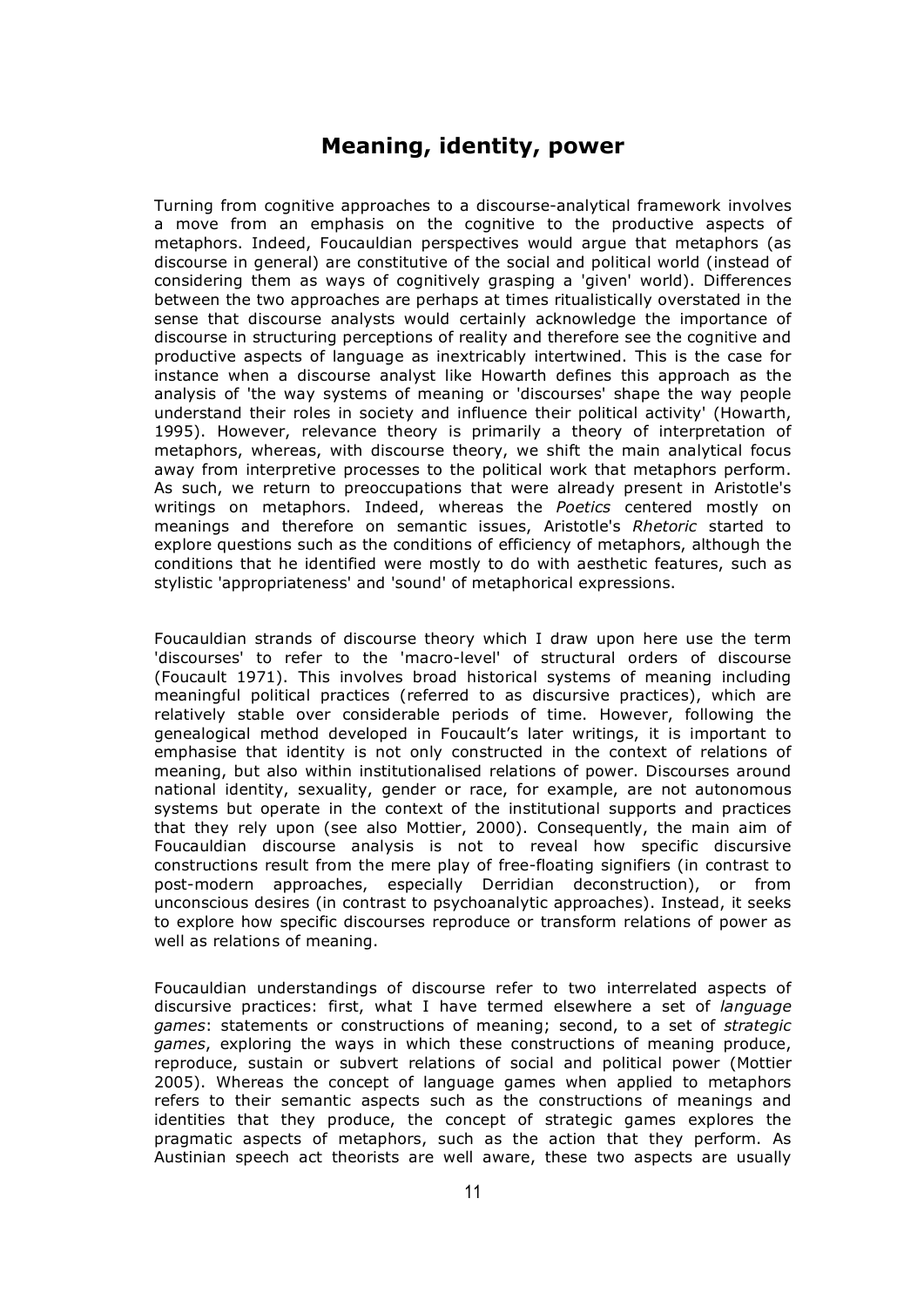intertwined. For example, when metaphors engage in political labelling and naming, such as when immigrants are described in terms of 'flood' or 'epidemic' metaphors, these metaphors both produce stigmatised identities and have an effect on the public who may feel indignant or scared by the metaphor, thereby performing an action. More generally, not all metaphors are speech acts. For instance, the statement 'I am pregnant with ideas' contains a metaphor but is not a speech act. Metaphors in political discourse, however, are generally likely to be speech acts.

In focusing on speech rather than on the system of language, but also in considering discourse in terms of strategies, Foucauldian discourse analysis demonstrates affinities to theorists such as Wittgenstein, Strawson, Austin and Searle, with whose work Foucault was familiar. There is an important difference though in the way in which speech act theory as developed by Searle and Austin relates the 'success' of speech acts to speaker intentions, something which Foucauldian discourse theory emphatically rejects. Indeed, for Austin (1962), for a speech act to be 'felicitous' (successful), a person has to have a 'serious' intention (in other words, the statement cannot be meant as a joke). However, we may well incorporate speech act theory's focus on the effects of speech within discourse theory while decoupling it from the link to intentions, via the notion of unintended consequences. For example, when a person tells a racist joke which was meant ironically but is not perceived by an audience as a joke (as happens, when the audience accepts a racist epithet at face value, not realising its ironic intention), there may still be a performative effect to the speech act, which in this case runs counter to that which the speaker intended. A perfect illustration of this is offered by the recent movie 'Borat', in which the actor Sacha Baron-Cohen makes anti-Semitic comments in the character of Borat, which are taken at one level by the immediate audience, but in a different way by the viewing public who know that Sacha Baron-Cohen is in fact jewish himself.

In other words, I would argue that there is no intrinsic incompatibility between discourse theory and speech act theory on condition of de-linking speech act theory from speaker intention and expanding its unit of analysis beyond isolated statements. In fact, this was recognised by Foucault, who drew upon speech act theory to show (as Austin did) that language has force and power, in addition to its semantic aspects. Foucault took issue with speech act theory, however, for concentrating on a restricted range of isolated language games around 'a cup of tea in an Oxford drawing room', disconnected from real historic context and from practices whose social and political relevancy are less restricted.

The analysis of language and strategic games is linked to what Foucault terms an *analytics of power*. In contrast to Marxist accounts of power, Foucauldian discourse theory develops a relational understanding of power as a more diffuse network which cannot be reduced to the state alone, but pervades all areas of social life, and sees politics as involving struggles over meanings and identities. Secondly, in contrast to the Marxian concept of ideology which focuses on the study of ideological 'distortions' of reality and truth, the Foucauldian notion of discourse centers on the study of discursive strategies without assuming an essential pre-existing truth. Instead, each society is thought to have its own 'truth regime', its own contingent rules defining what is considered 'true' or 'false' at a certain moment in history. The implication for our current purposes is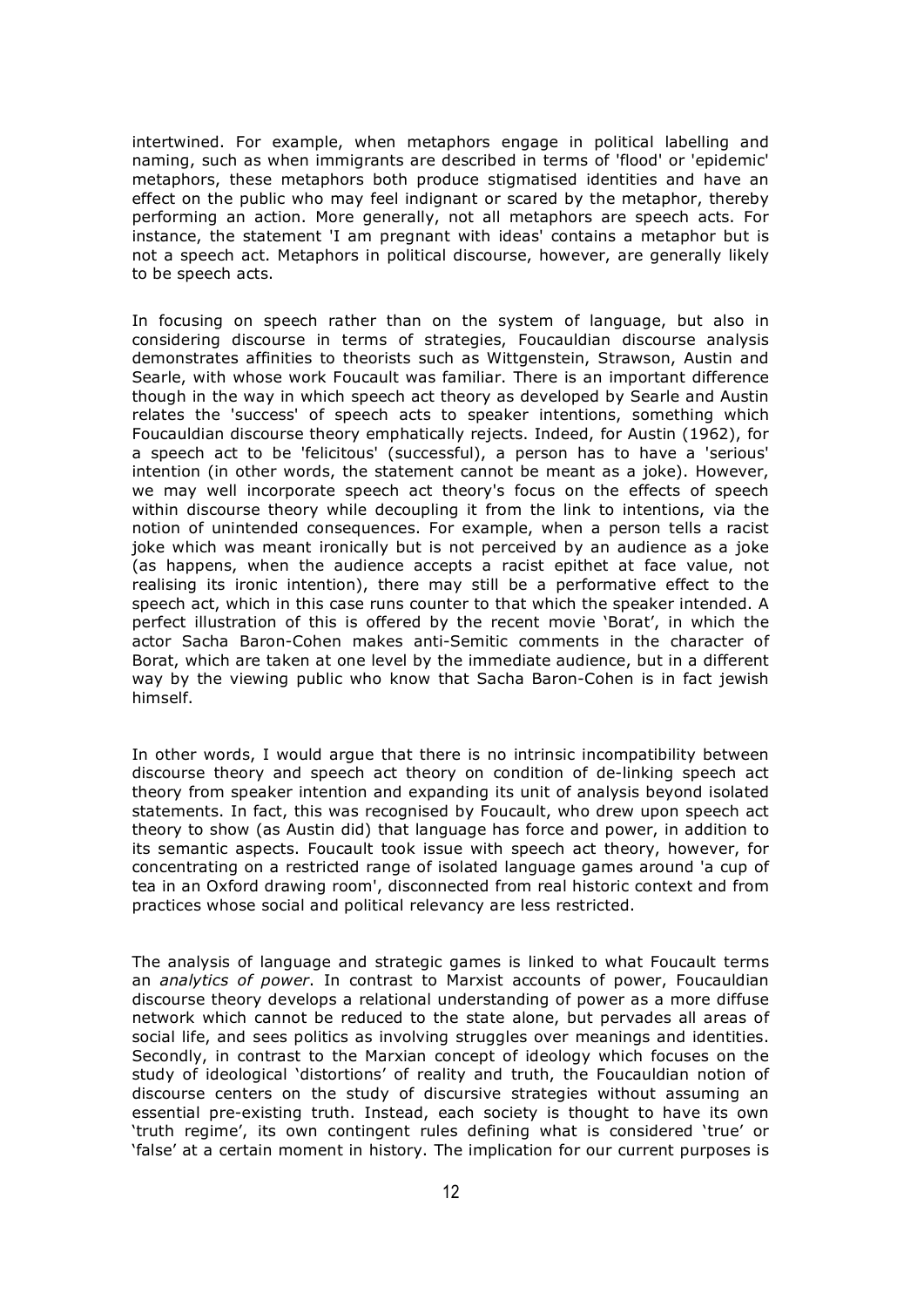that truth is considered as 'a mobile army of metaphors' to use Nietzsche's apt description, and that analytically, the aim is not to demask the 'untruth' of political metaphors, but rather to ask what political truths specific metaphors construct and what social and political consequences result from these.

### **Identity and narration**

As regards identity construction, Foucauldian discourse theory would similarly treat identity as the outcome of metaphorical constructions of meaning, which might include processes of naming and labelling. However, I believe that there is also something more specific about metaphors from the point of view of identity construction. Indeed, metaphors construct identities by telling a story in a very concentrated or condensed format. In that sense, metaphors function as what I propose to term *mini-narratives* which are not fully explicated - the spelling out of the full story is done by the audience which draws upon their tacit knowledge of the historical, social or political context to do so; as the example of the metaphor 'sopeka' demonstrates (which only 'works' with an audience that is aware of the pre-existing cultural meanings attached to this term). Within narrative theory, narratives are variously defined as 'a story with a beginning, middle and end that reveals someone's experiences' (Manning and Cullum-Swan, 1998); 'an original state of affairs, an action, or an event, and the consequent state of events' (Czarniawska, 1998); or much more broadly as 'any form of communication' (Barthes, 1974) or 'the main mode of human knowledge' (Bruner, 1986). Whereas some uses of the term narrative, such as Barthes' or Bruner's, make no distinction between narrative and discourse, I use the term narrative here in a more specific sense as referring to stories and storytelling. As such, narratives are possible forms of discourse, while discourses include, but are not reduced to, narratives (Mottier 2000). Narratives are (possible) buildingblocks of discourse, while metaphors are (possible) building-blocks of both narratives and discourse. Specific tools of story-telling, such as metaphors, are important narrative forms that contribute to broader discursive constructions of identity.

Identity formation involves the formulation of specific forms of narrative which constitute commonalities and differences between self and others (Yuval-Davis 1997, 43). As Plummer (1995, 19) puts it: 'stories mark out identities; identities mark out differences; differences define 'the other'; and 'the other' helps structure the moral life of culture, group, and individual'. Consequently, of central importance to processes of identity formation through metaphors are what I have elsewhere proposed to term discursive mechanisms of *boundarydrawing*, *boundary-maintenance*, *ordering* and *othering* (Mottier 2005). Metaphorical mini-narratives contribute to the discursive mechanisms of inclusion and exclusion from the political community.

### **Conclusion**

To draw the different strands of my argument so far together, I would argue that locating the analysis of metaphors within a discourse-analytical framework which takes into account their narrative features and links semantic issues of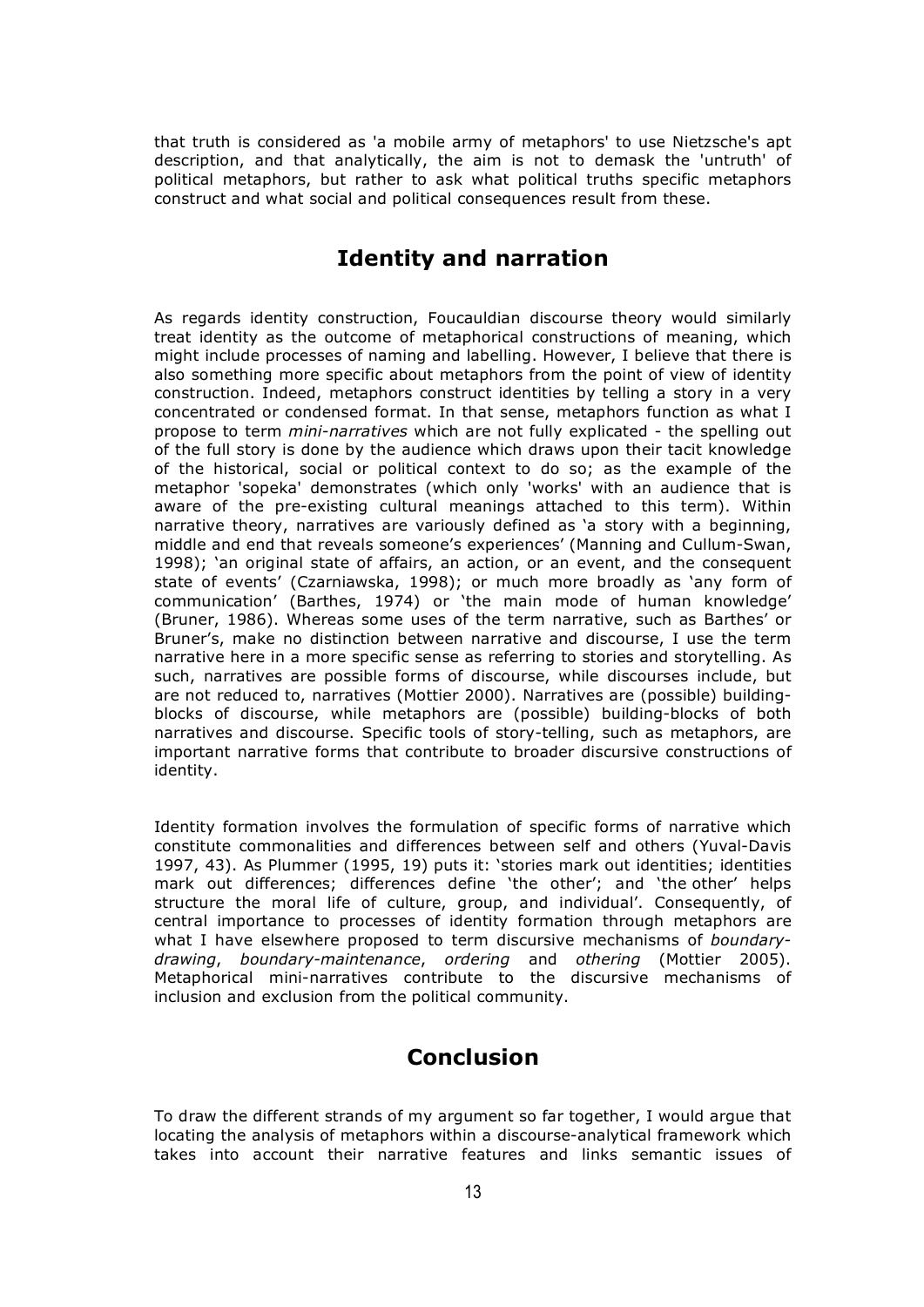construction of meanings and identities with pragmatic concerns about context and power would involve an analytical framework focusing on the following three aspects of metaphor. First, its *poetic* function: how metaphors construct meanings and thereby contribute to what Carver and Hyvärinen (1997, 6), in a pioneering work on interpretive methodologies in political science, described as the 'potential for creativity in politics'. Second, the constitution of identity: how metaphors work as mini-narratives which construct identities and identity boundaries, involving naming and labelling processes. Third, the effects of metaphors, in particular, the ways in which metaphors reproduce, challenge or transform relations of power. On this last point, it is important to recognise that the claim that metaphorical identity constructions connect to relations of power does not imply that metaphor *is* power. For example, when individuals are described as 'weeds' to be eliminated from the national community, the effects of the categorisations are based upon the metaphors, but not reduced to the categorisation. Also, different agents may subvert the pejorative way in which the metaphor usage was originally intended, as happens for example when current gay rights campaigners describe themselves as 'queer'. While metaphors classify and order reality, social and political classifications and orderings are not power itself, but rather the vehicle through which power operates.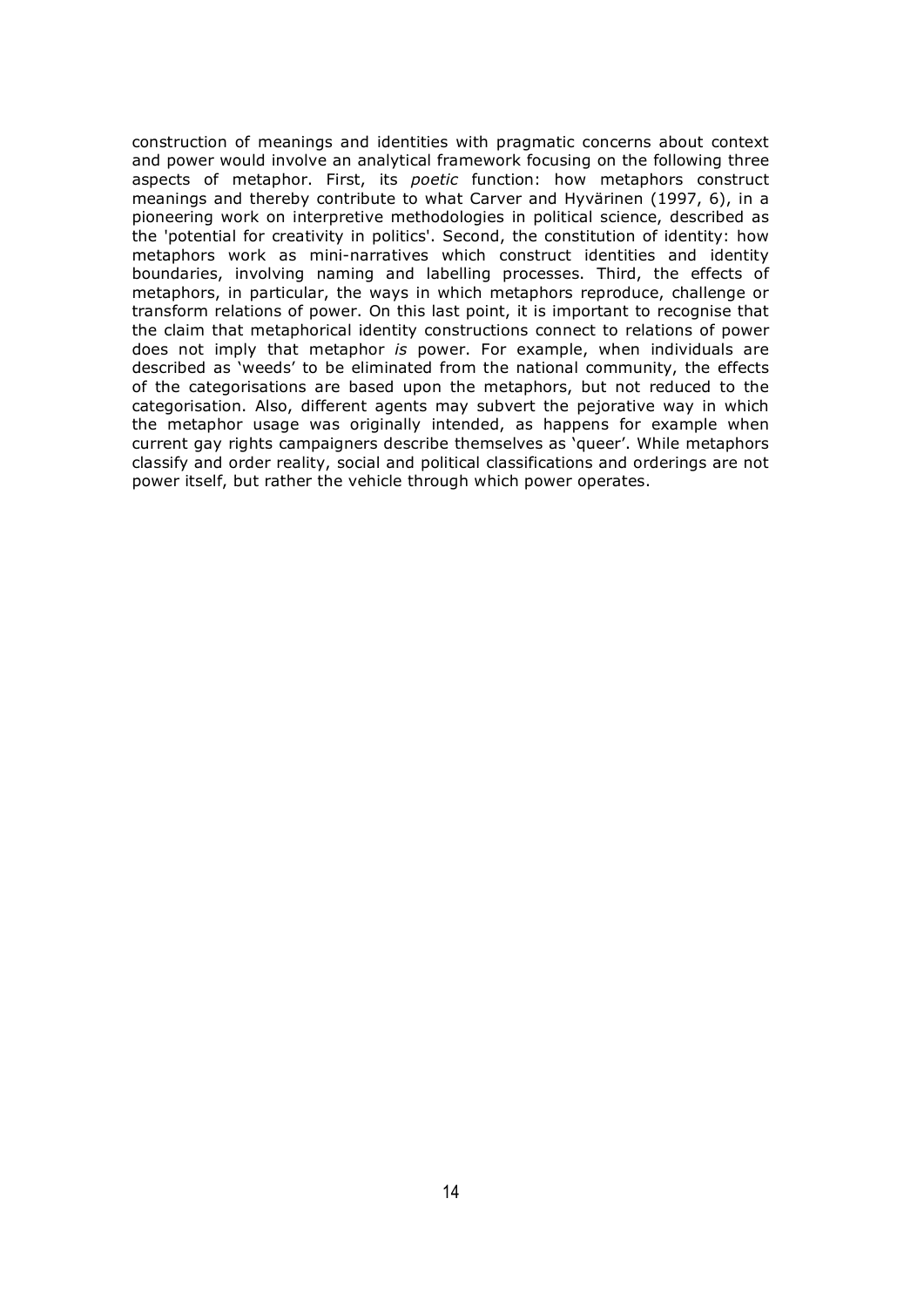#### **References**

Aristotle (1932). «Poetics», in *Aristotle in 23 volumes*. vol.23. trans. W.H. Fyfe. Cambridge, MA: Harvard University Press.

Aristotle (1932). «Rhetoric», in *Aristotle in 23 volumes*. vol.22. trans. W.H. Fyfe. Cambridge, MA: Harvard University Press.

Austin, John L. (1962). *How To Do Things With Words*. Oxford: Oxford University Press.

Boys-Stones, George R. (ed) (2003). *Metaphor, Allegory, and the Classical Tradition*: *Ancient Thought and Modern Revisions*. Oxford: O.U.P.

Black, Max (1962). *Models and Metaphors: Studies in Language and Philosophy*. Ithaca: Cornell University Press.

Cameron, Lynne and Graham Low (eds) (1999). *Researching and Applying Metaphor*. Cambridge: C.U.P.

Carver, Terrell and Matti Hyvärinen (Eds) (1997). *Interpreting the Political: New Methodologies*. London: Routledge.

Fox Keller, Evelyn (1995). *Refiguring Life: Metaphors of 20th Century Biology*. New York: Columbia University Press.

Gadamer, Hans-Georg (1989). *Truth and Method* (2<sup>nd</sup>. Ed.). London: Sheed and Ward.

Garfinkel, Harold (1984) *Studies in Ethnomethodology*. Cambridge: Polity Press.

Howarth, David (2000). *Discourse*. Buckingham: Open University Press.

Huisman, Bruno and François Ribes (eds.) (1986). *Les Philosophes et le Langage*. Paris: Sedes.

Jakobson, Roman (1956). «Two aspects of language and two types of aphasic disturbances», in Roman Jakobson and M. Halle (eds), *Fundamentals of Language*. The Hague: Mouton: 67-96

Jakobson, Roman (1960). «Closing statements: linguistics and poetics», in T.A. Sebeok (ed), *Style in language*. Cambridge, Ma: MIT Press: 350-77

Kofman, Sarah (1972). *Nietzsche et la métaphore*. Paris: Editions Galilée.

Lakoff, George and Mark Johnson (1980). *Metaphors We Live By*. Chicago: University of Chicago Press.

Levinson, Stephen C. (1983). *Pragmatics*. Cambridge: C.U.P.

Maasen, Sabine, Mendelsohn, Everett and Peter Weingart (eds) (1995). *Biology as Society, Society as Biology: Metaphors*. Dordrecht: Kluwer.

Mahon, James Edwin (1999). «Getting your sources right: what Aristotle *didn't* say», in Lynne Cameron and Graham Low, *Researching and Applying Metaphor*. eds. Cambridge: C.U.P.:69-80.

Merleau-Ponty, Maurice (1945). *Phénoménologie de la perception*. Paris: Gallimard.

Mottier, Véronique. (2000). «Narratives of National Identity: Sexuality, Race, and the Swiss 'Dream of Order'», *Swiss Journal of Sociology* 26(3): 533-58.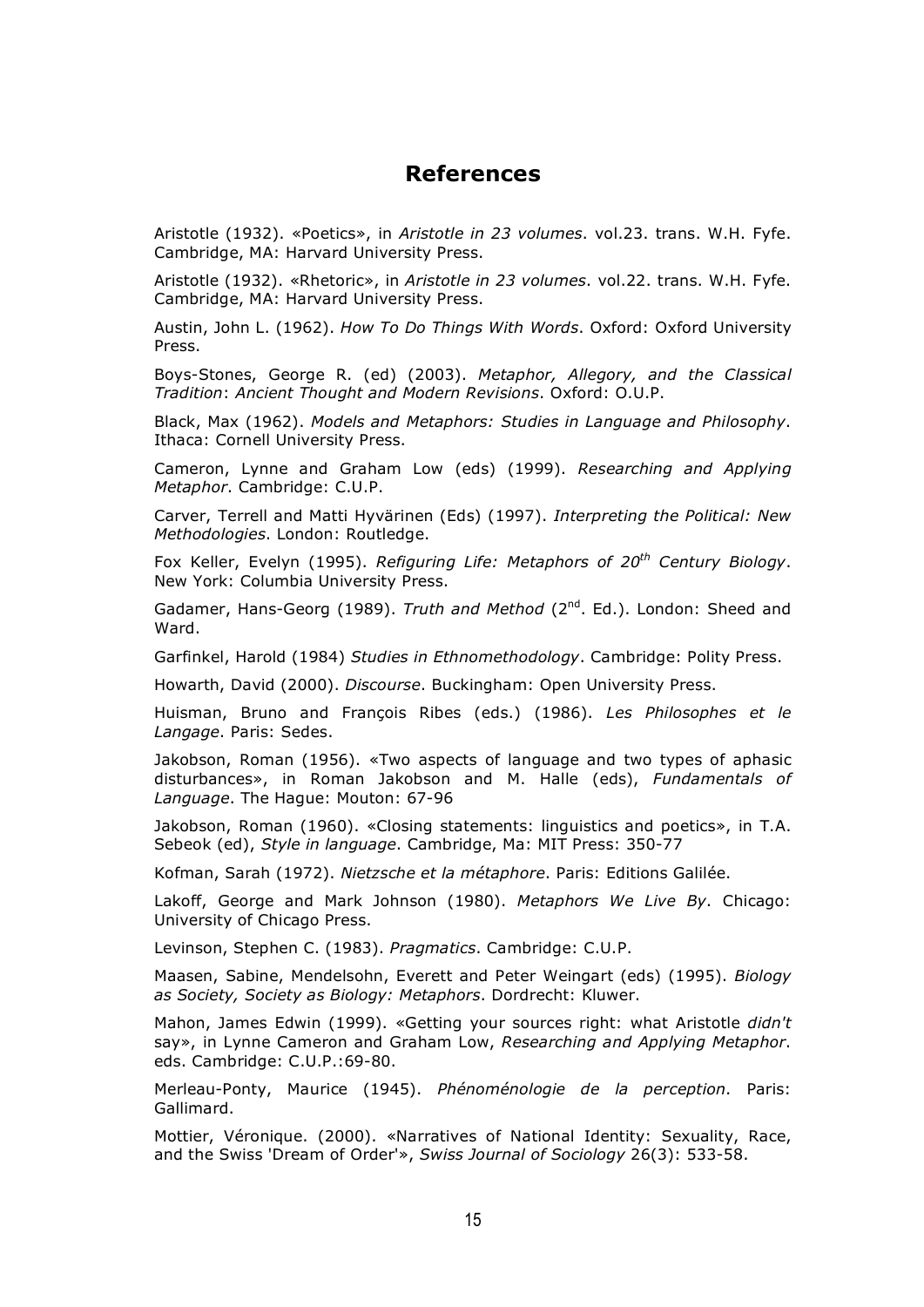Mottier, Véronique (2005). «From Welfare to Social Exclusion: Eugenic Social Policies and the Swiss National Order», in David Howarth and Jacob Torfing (eds), *Discourse Theory in European Politics: Identity, Policy and Governance*. London: MacMillan: 255-274.

Nietzsche, Friedrich [1873] (1967). «Über Wahrheit und Lüge in aussermoralischen Sinne», in G. Colli and M. Montinari (eds), *Nietzsche: Werke, kristische Gesamtausgabe*. Berlin: De Gruyter: 374-5.

Silk, Michael (2003) «Metaphor and Metonymy: Aristotle, Jakobson, Ricoeur and others», in G.R. Boys-Stones (ed), *Metaphor, Allegory, and the Classical Tradition: Ancient Thought and Modern Revisions*. Oxford: O.U.P:115-150.

Sperber, Dan and Deirdre Wilson (1986). *Relevance: Communication and Cognition.* Oxford: Blackwell.

Sweetser, Eve E. (1990) *From Etymology to Pragmatics. Metaphorical and cultural aspects of semantic structure*. Cambridge: C.U.P.

Tilley, Christopher (1999). *Metaphor and Material Culture*. Oxford: Blackwell.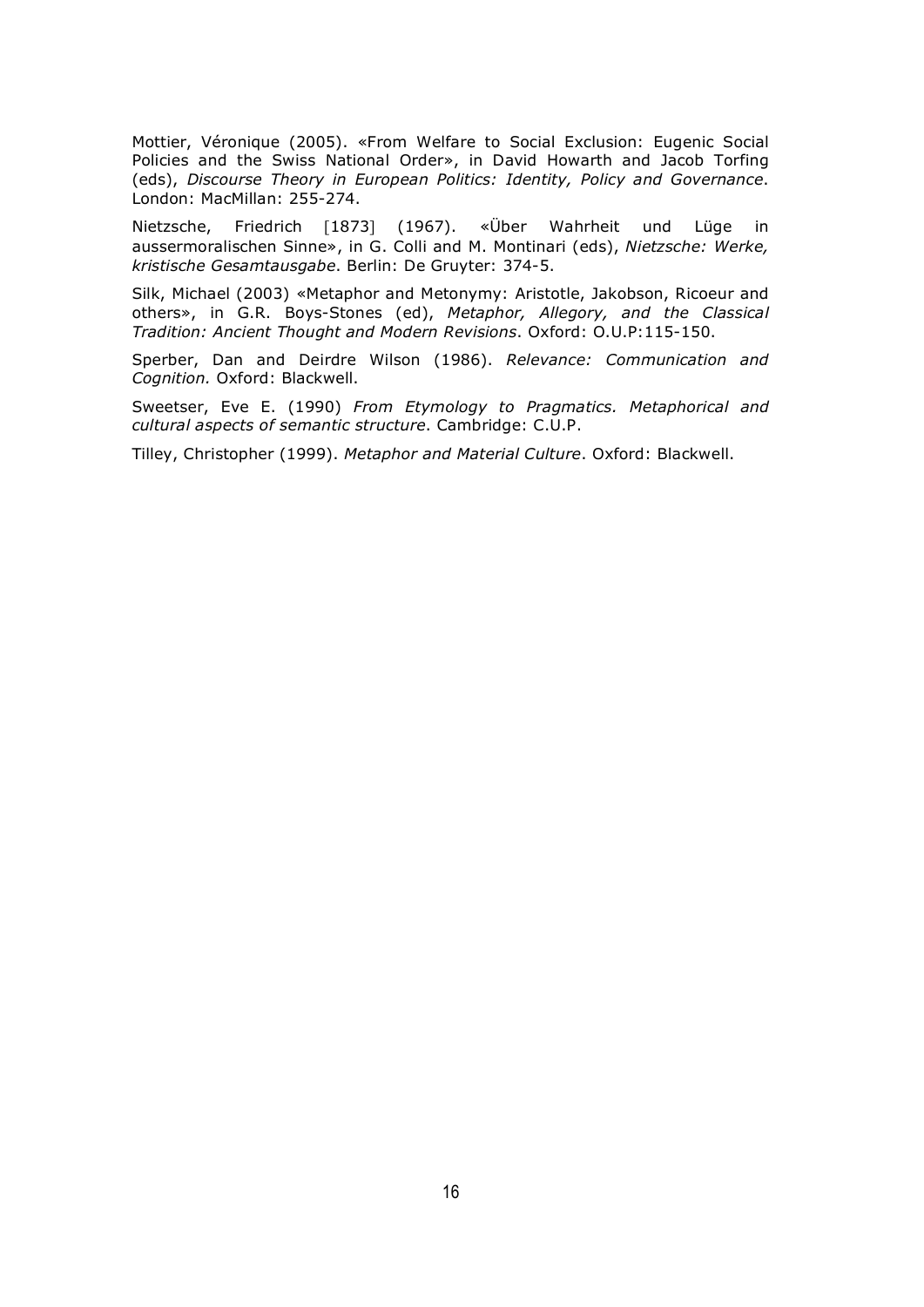# **Dans la collection « Travaux de Science Politique »**

Disponibles sur www.unil.ch/iepi

29. **Olivier Fillieule** (2007). On n'y voit rien ! Le recours aux sources de presse pour l'analyse des mobilisations protestataires.

28. **Kathrin Daepp** (2006). La re-régulation sélective de la finance internationale : l'initiative sur les pays ou territoires non-coopératifs du GAFI.

27. **Martino Maggetti** (2006). Assessing the De Facto Independence of Regulatory Agencies. The Case of the Swiss Federal Banking Commission in the 1990?

26. **Dietmar Braun** (2006). Modernising Federalism. Towards Convergence in the Organisation of Intergovernmental Relations?

25. **Gilardi Fabrizio** (2006). The Same, but Different. Central Banks, Regulatory Agencies, and the Politics of Delegation to Independent Authorities.

24. **Péchu Cécile** (2006). Entre résistance et contestation. La genèse du squat comme mode d'action.

23. **Gotheil Sarah** (2005) ACCOBAMS. Les pays de mer noire, méditerranée et zone atlantique adjacente s'unissent pour la protection des cétacés.

22. **Schnyder, Gerhard, Martin Lüpold, André Mach et Thomas David** (2005) The Rise and Decline of the Swiss Company Network during the 20th Century.

21. **Buffat Aurélien** (2005) La mise en oeuvre de la réforme de l'armée suisse « Armée XXI » : les changements vécus à l'interne. Etude de cas des militaires professionnels des écoles, hôpital de la place d'armes de Moudon.

20. **Rey Léonard** (2005) La construction du marché intérieur suisse à la lumière de l'expérience européenne : centralité et intervention contrastée des Hautes Cours dans les processus d'intégration économique.

19. **Csikos Patrick** (2005) Emergence d'une nouvelle gouvernance internationale privée/publique : les cas des agences de notation financière et des normes comptables.

18. **Voegtli Michael** (2004) Entre paternalisme et Etat social. Le cas de la fabrique de chocolat Suchard (1870-1940).

17. **Chinotti Luca** (2004) Les effets de l'Accord sur l'Agriculture de l'Uruguay Round sur les pays en développement. Une entrave ou une opportunité pour le développement?.

16. **Afonso Alexandre** (2004) Internationalisation, économie et politique migratoire dans la Suisse des années 1990.

15. **Freymond Nicolas** (2003) La question des institutions dans la science politique contemporaine: l'exemple du néo-institutionnalisme.